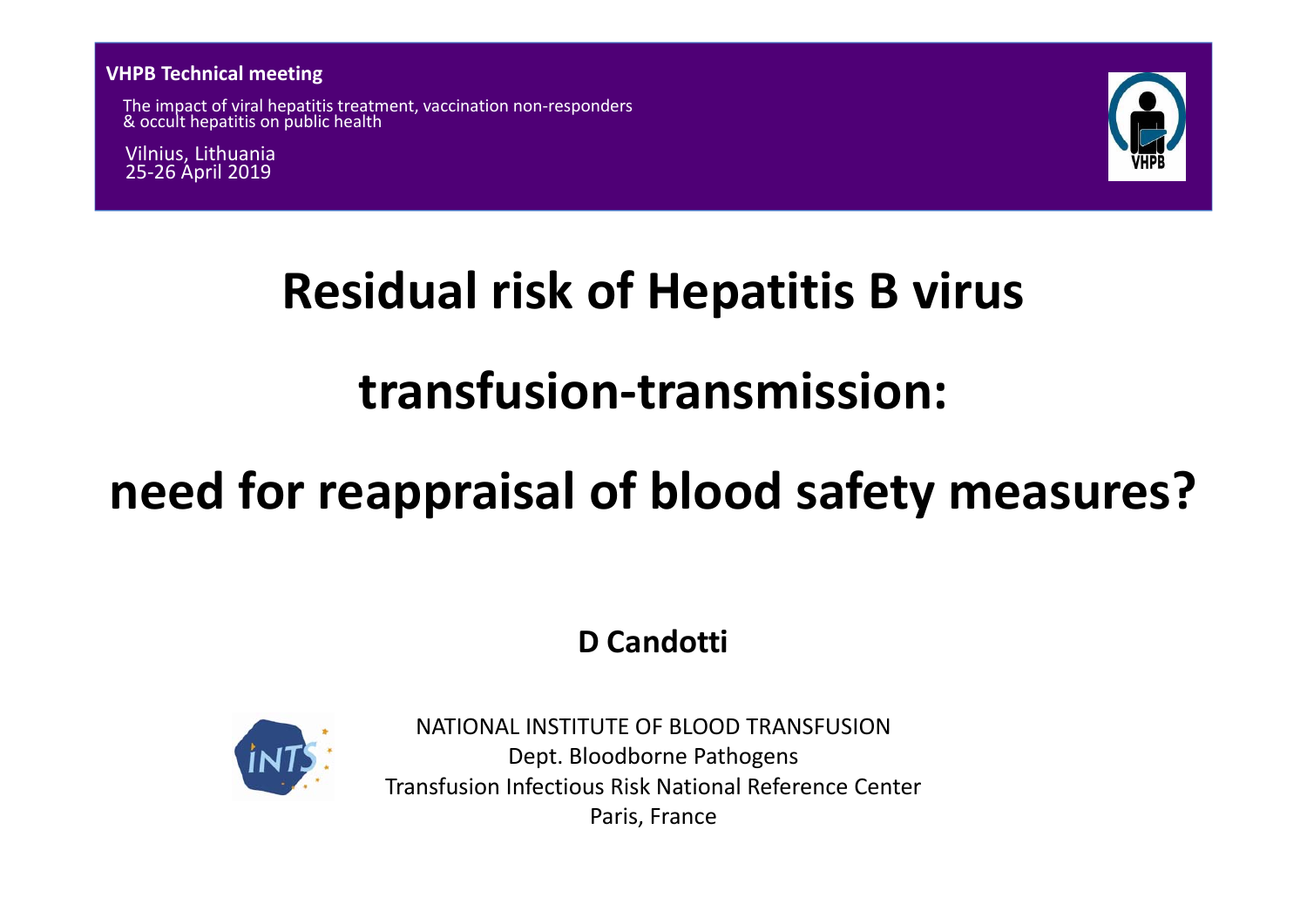## **Hepatitis B virus in transfusion**

- **• Transmission with infected blood or blood products**
- **• Continuous and significant reduction of HBV transfusion‐ transmission risk over the past decades**
- **• Implementation of safety measures:**
	- ‐ Donor selection ‐‐<sup>&</sup>gt; evaluation of behavior risks
	- **‐Serological screening ‐‐<sup>&</sup>gt; HBsAg and anti‐HBc Ab**
	- **‐ Molecular screening ‐‐<sup>&</sup>gt; HBV DNA**
	- Pathogen reduction procedures



**• Hepatitis B remains the most frequent transfusion‐transmitted viral infection**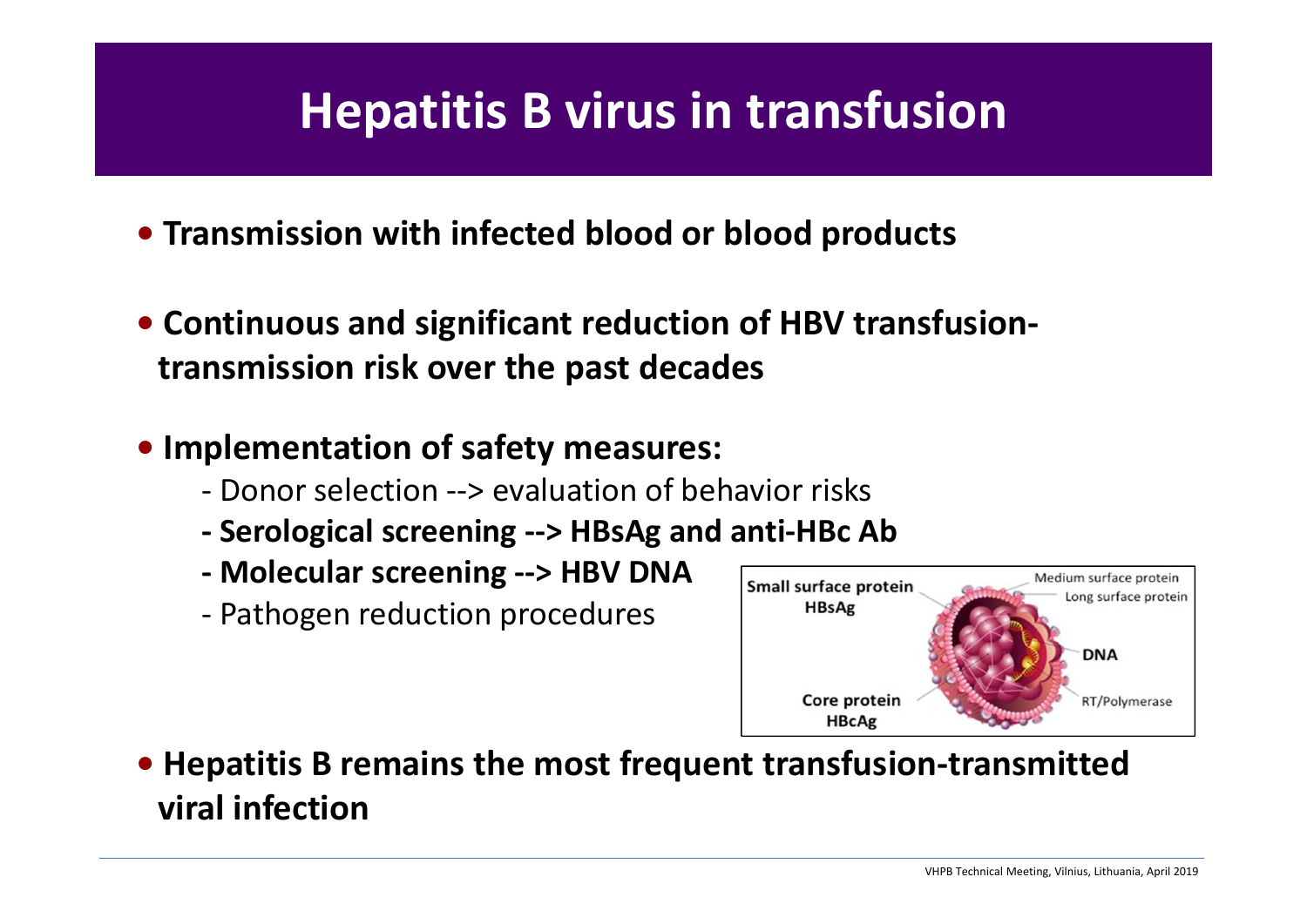## **HBV screening in blood donors**



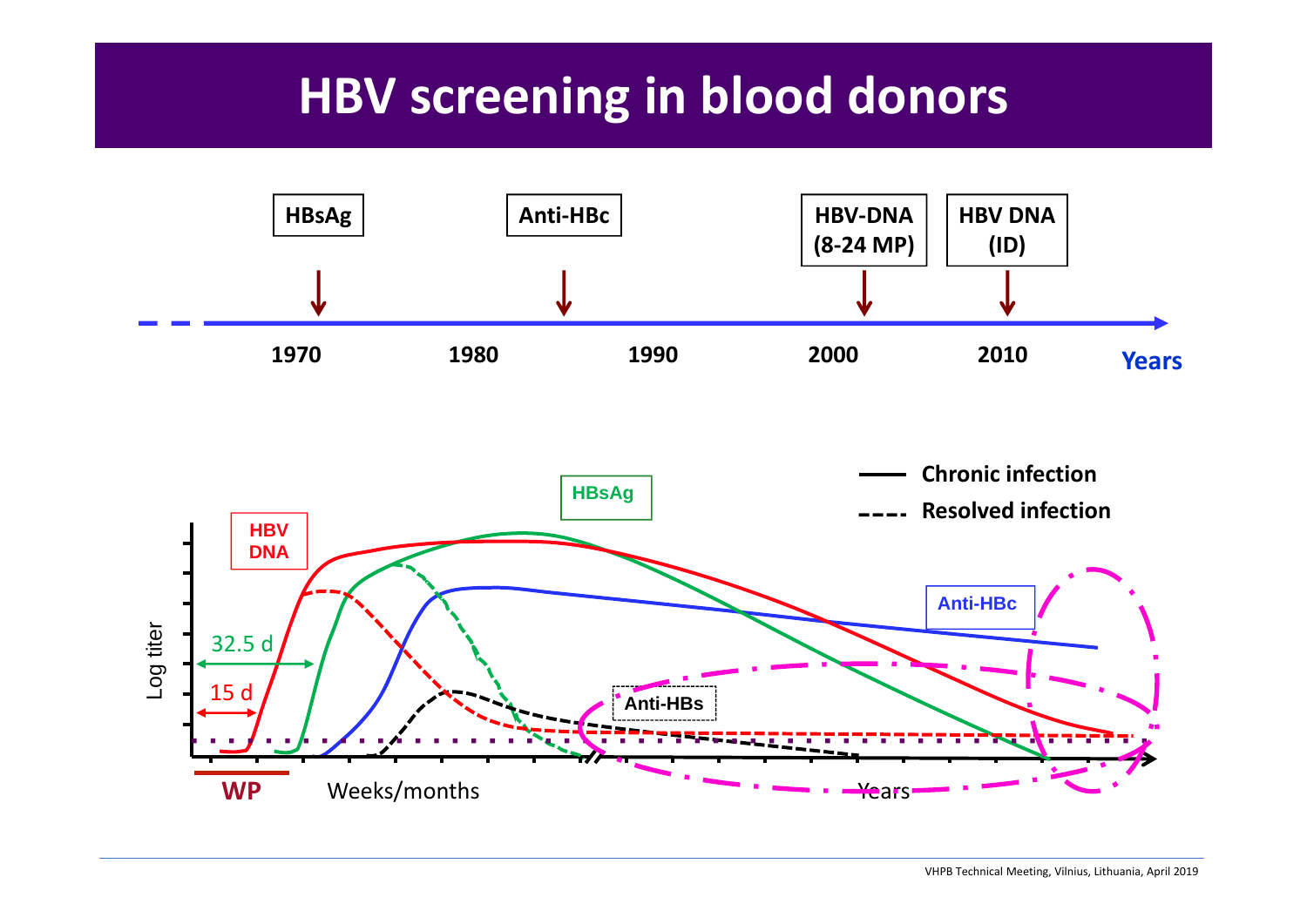# **Residual risk of HBV transfusion‐transmission**

### **• Residual risk depends on several factors**

- ‐ HBV epidemiology
- ‐ Donor populations
- ‐ Screening strategies

### **• Estimation of residual risk**

- ‐ Low
- High endemic settings:
- $\le$ 1 1.4 per million donations
- $16 >100$  per million donations

### **• Limits**

- ‐ Mathematical models used
- ‐ Lack of recent and liable HBV epidemiology data in blood donors

### **• Risk mainly related to failure of serological and/or molecular screening**

- ‐ Pre‐seroconversion window period (acute infection)
- ‐ Late chronic infection ‐‐<sup>&</sup>gt; **occult HBV infection (OBI)**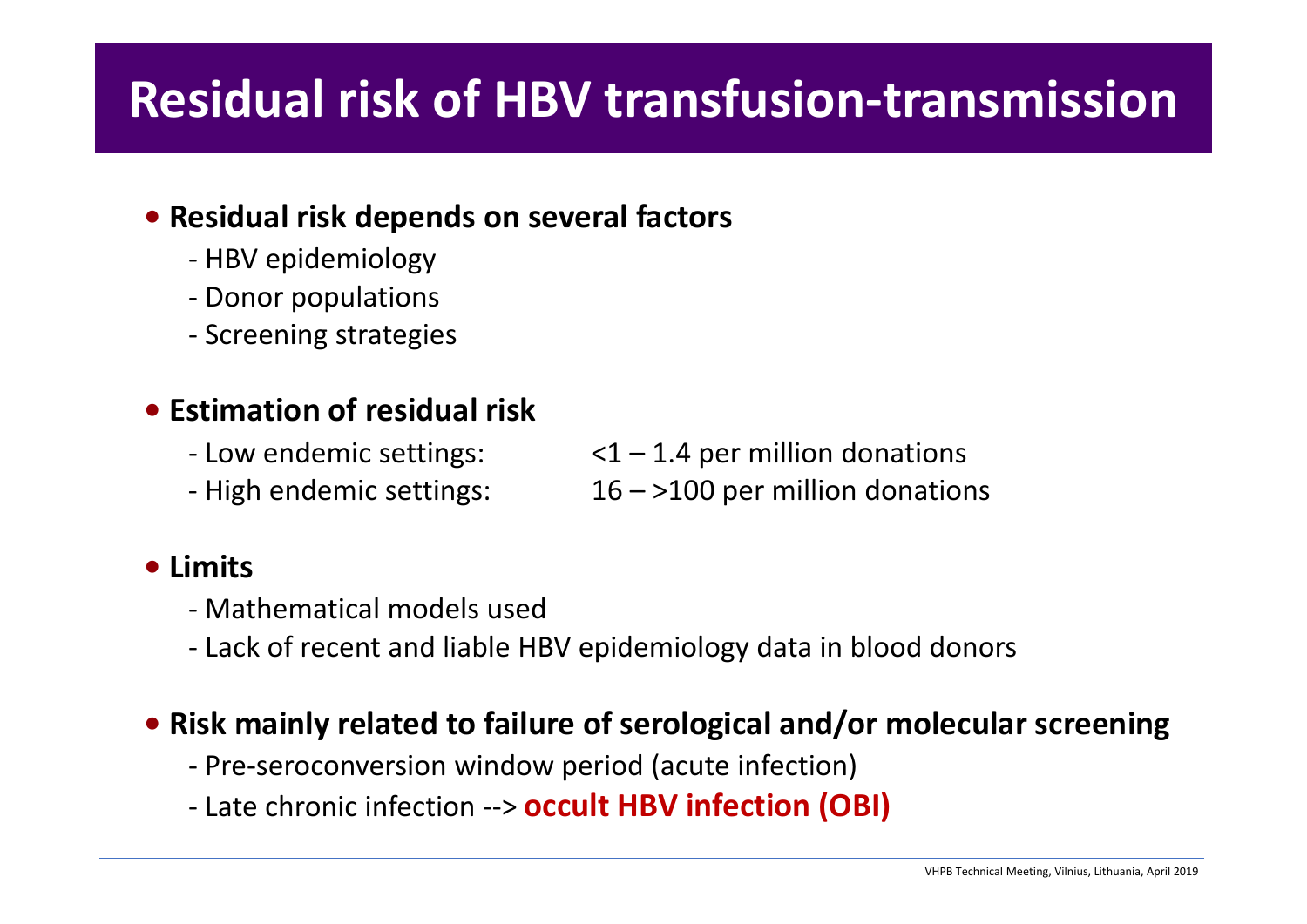# **HBV markers in infected blood donors**



\* Donors from South Africa (n=3,416), the Mediterranean region (n=1,608), Central & Northern Europe (n=503), South East Asia (n=3,754), and Oceania (n=174); ID‐NAT screening with Procleix Ultrio (Grifols) and HBsAg with Abbott PRISM or ARCHITECT assays. Data from Lelie et al. Transfusion 2017.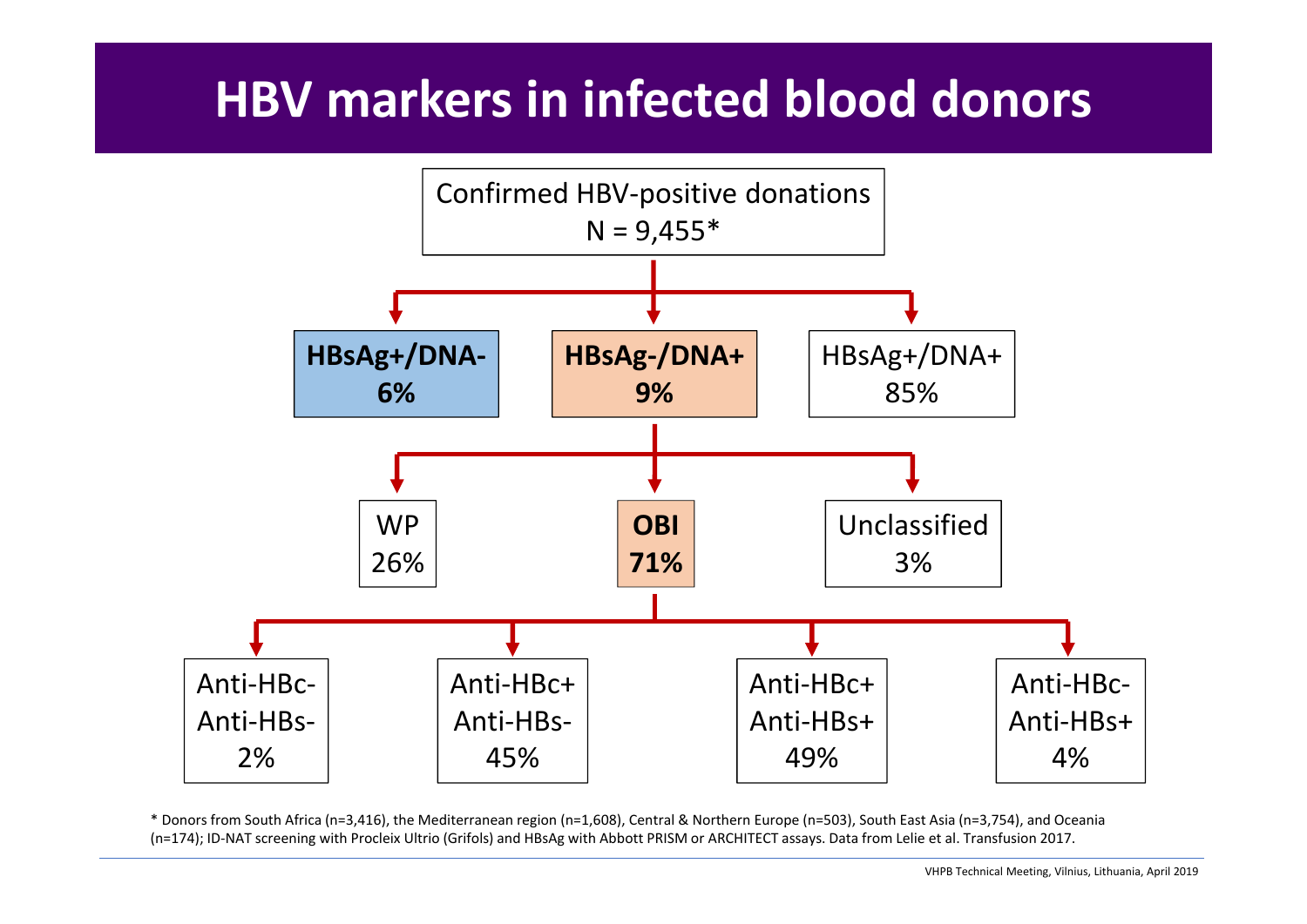## **HBV DNA load distribution in 191 OBI donors**

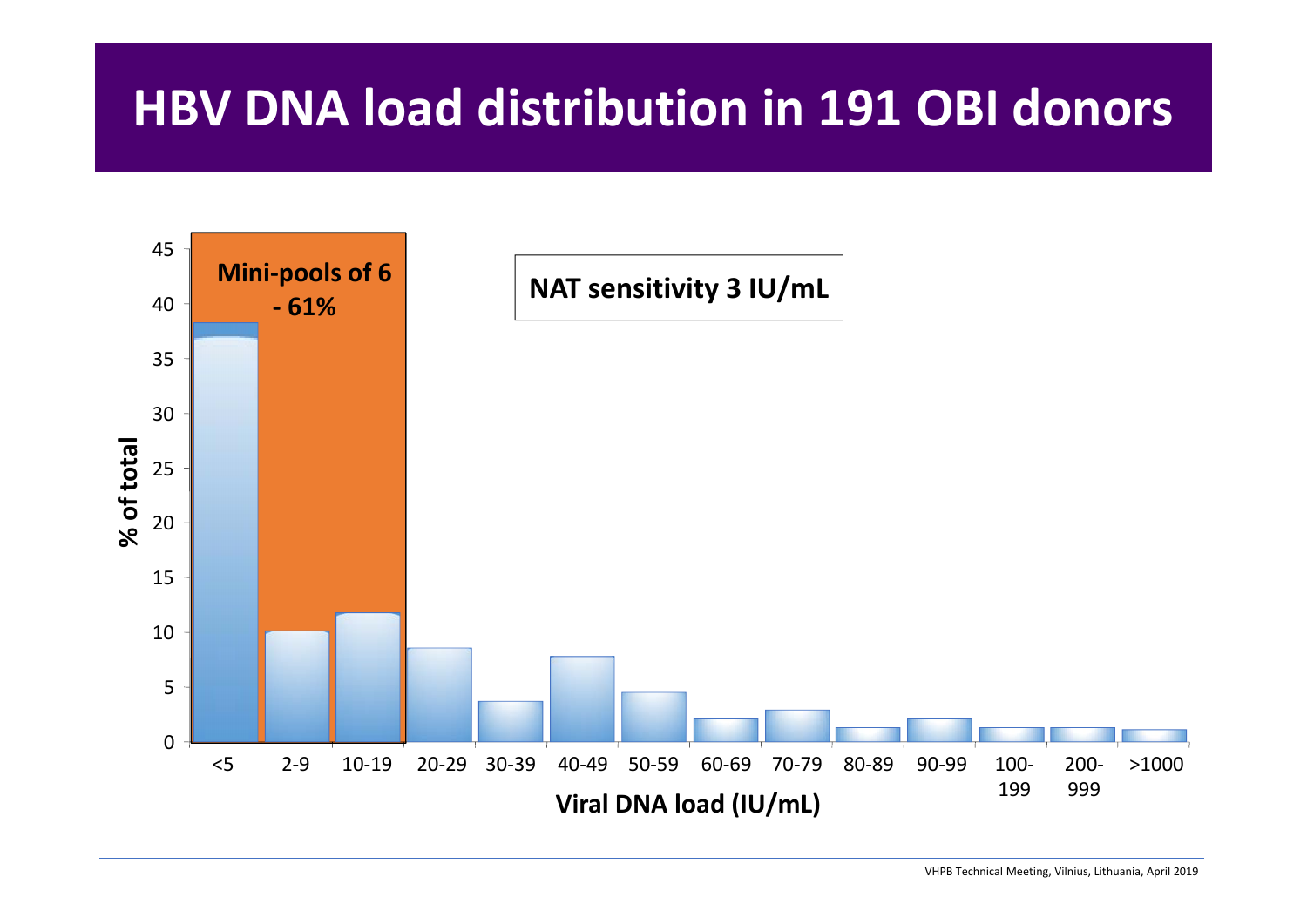## **OBI** vs NAT non-repeatable reactive donations

- **• Definition according to assay used and users testing algorithm**
- **• NRR rates of 0.09% ‐ 0.29% for Ultrio, Ultrio Plus, and Cobas MP‐6**

(Candotti & Allain. Blood Transfus 2012; Deng *et al.* Unpublished)

**• NRR NAT testing frequently associated with seronegative donations**

| NRR rates in seronegative/NAT IR Chinese blood donors |           |           |                |             |             |  |
|-------------------------------------------------------|-----------|-----------|----------------|-------------|-------------|--|
| Screening                                             | NAT yield | dHBV      | <b>dHCV</b>    | dHIV        | <b>NRR</b>  |  |
| assays                                                | IR        | R         | R              | R           |             |  |
| Ultrio                                                | 224       | 58 (26%)  | $1(0.4\%)$     | $1(0.4\%)$  | 164 (73.2%) |  |
| <b>Ultrio Plus</b>                                    | 1,224     | 389 (32%) | $\overline{0}$ | $1(0.08\%)$ | 834 (68%)   |  |
| L. Wang, personal communication                       |           |           |                |             |             |  |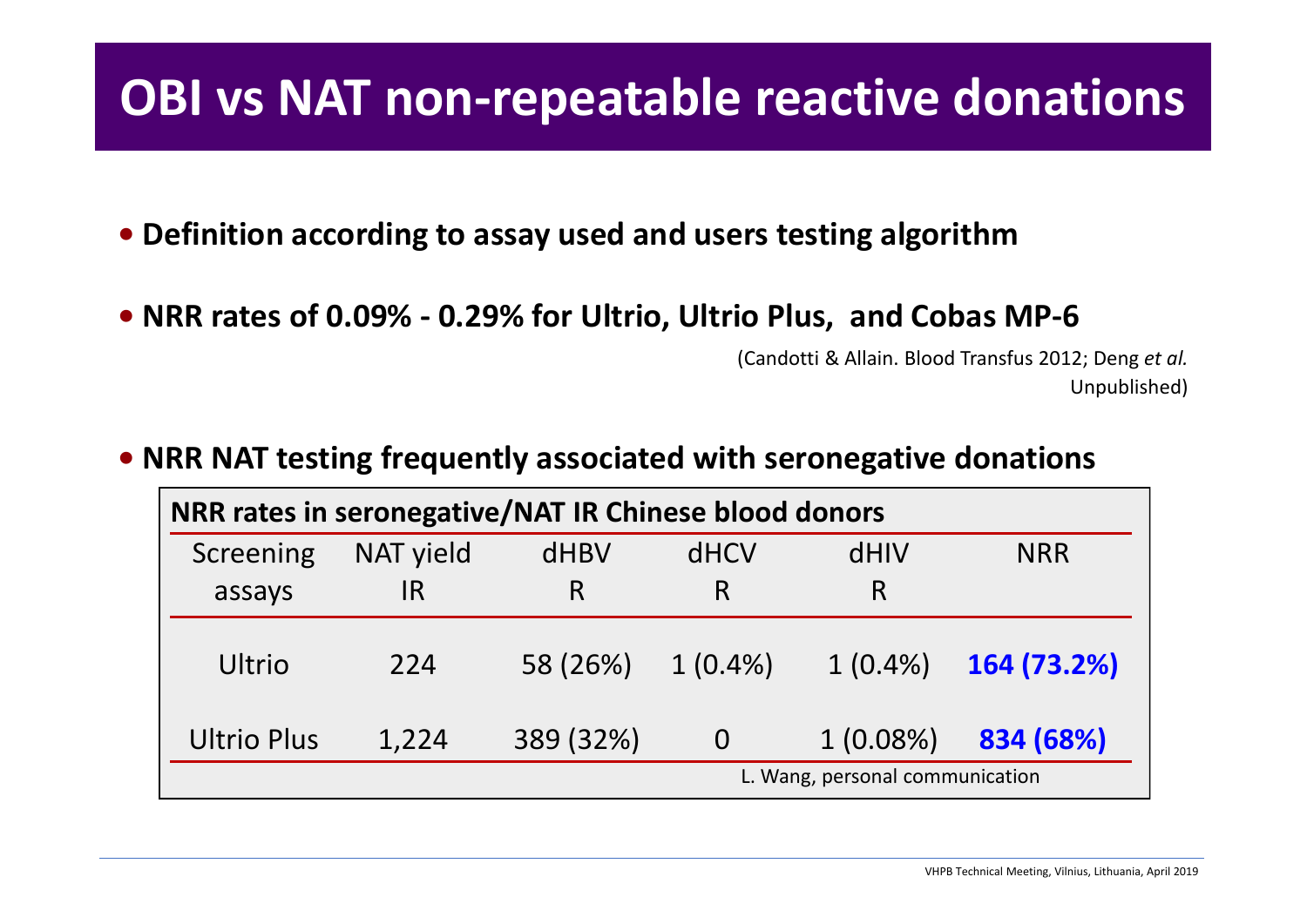# **Confirmation of OBI/NRR NAT donors**

- **• Follow‐up to monitor seroconversion and exclude acute infection**
- **• Re‐testing from initial plasma bag to resolve sample cross‐contamination**
- **• Re‐testing with different NAT assays**
	- **‐** Different analytical sensitivity between assays

| <b>Commercial HBV NAT assay reactivity of 52 anti-HBc reactive donors</b> |                    |            |                                               |
|---------------------------------------------------------------------------|--------------------|------------|-----------------------------------------------|
| <b>MPX</b>                                                                | <b>Ultrio Plus</b> |            | <b>SuperQuant</b>                             |
| 34 (65%)                                                                  | 26 (50%)           | $5(9.6\%)$ | $7(13.5\%)$                                   |
|                                                                           |                    |            | Enjalbert et al. Transfusion 2014;54:2485-95. |

### **• Multiple repeats of the screening and/or discriminatory test**

- **‐** Poisson distribution principle but how many repeats?
	- i.e. HBV reactive in 3/23 tests (Candotti *et al*. Gut 2018)
- **‐** Costly & Time consuming
- **‐** Large volume of sample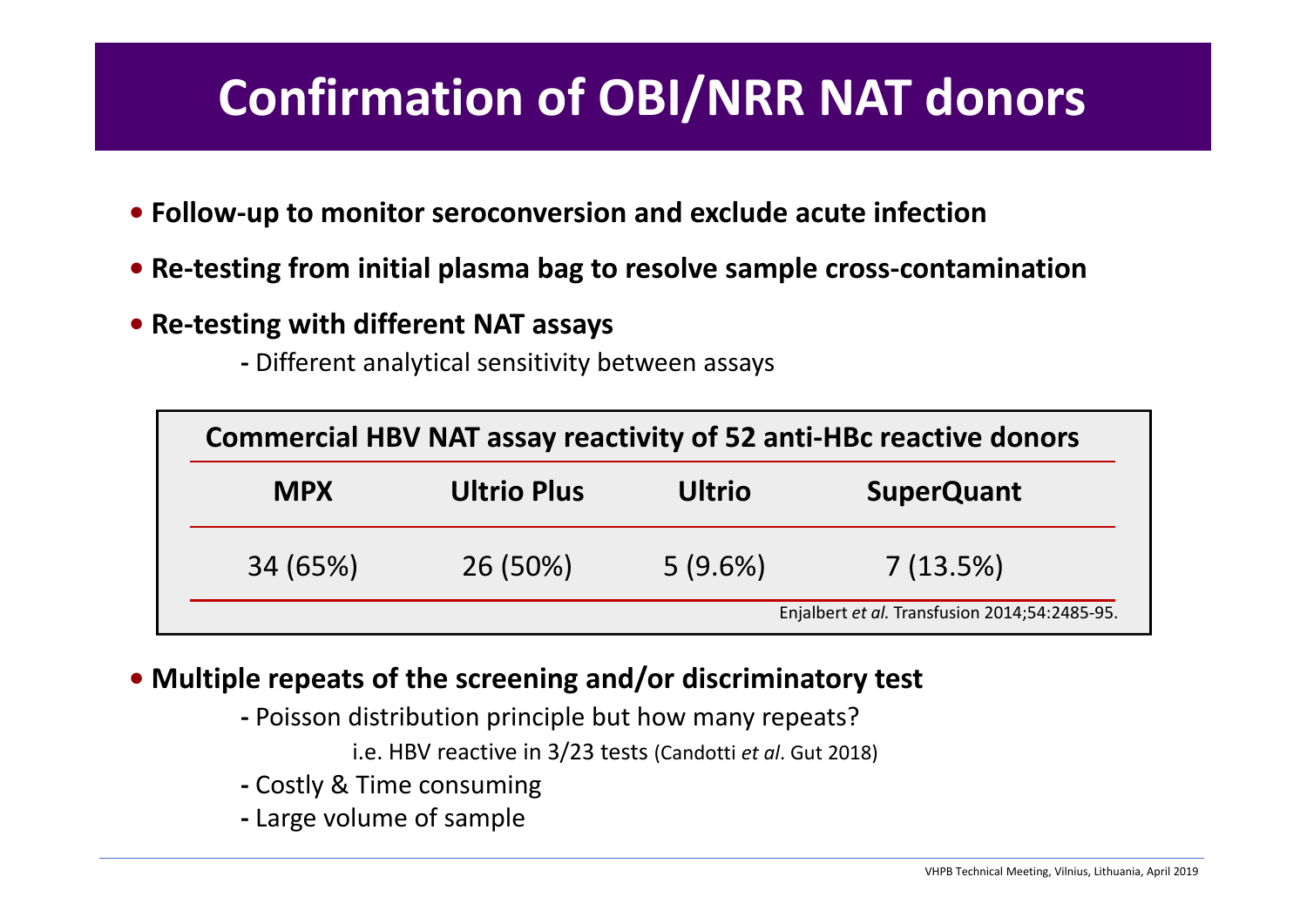## **Increasing HBV DNA detection sensitivity**

- **• Developing highly sensitive alternative in‐house real‐time qPCR and nested PCR assays**
	- **‐** Increased amplification efficiency of short regions
	- **‐** Sequencing of amplified products ‐‐<sup>&</sup>gt; definitive confirmation
- **• Increasing the volume of plasma extracted (0.2 mL ‐‐<sup>&</sup>gt; 5 mL)**
- **• Concentrating viral particles from large volume of plasma (10‐20 mL)**
	- **‐** Immuno or chemical (i.e. heparin) capture
	- **‐** Precipitation with PEG
	- **‐ Ultracentrifugation**

**Extremely low viral load butpotential infectious risk**

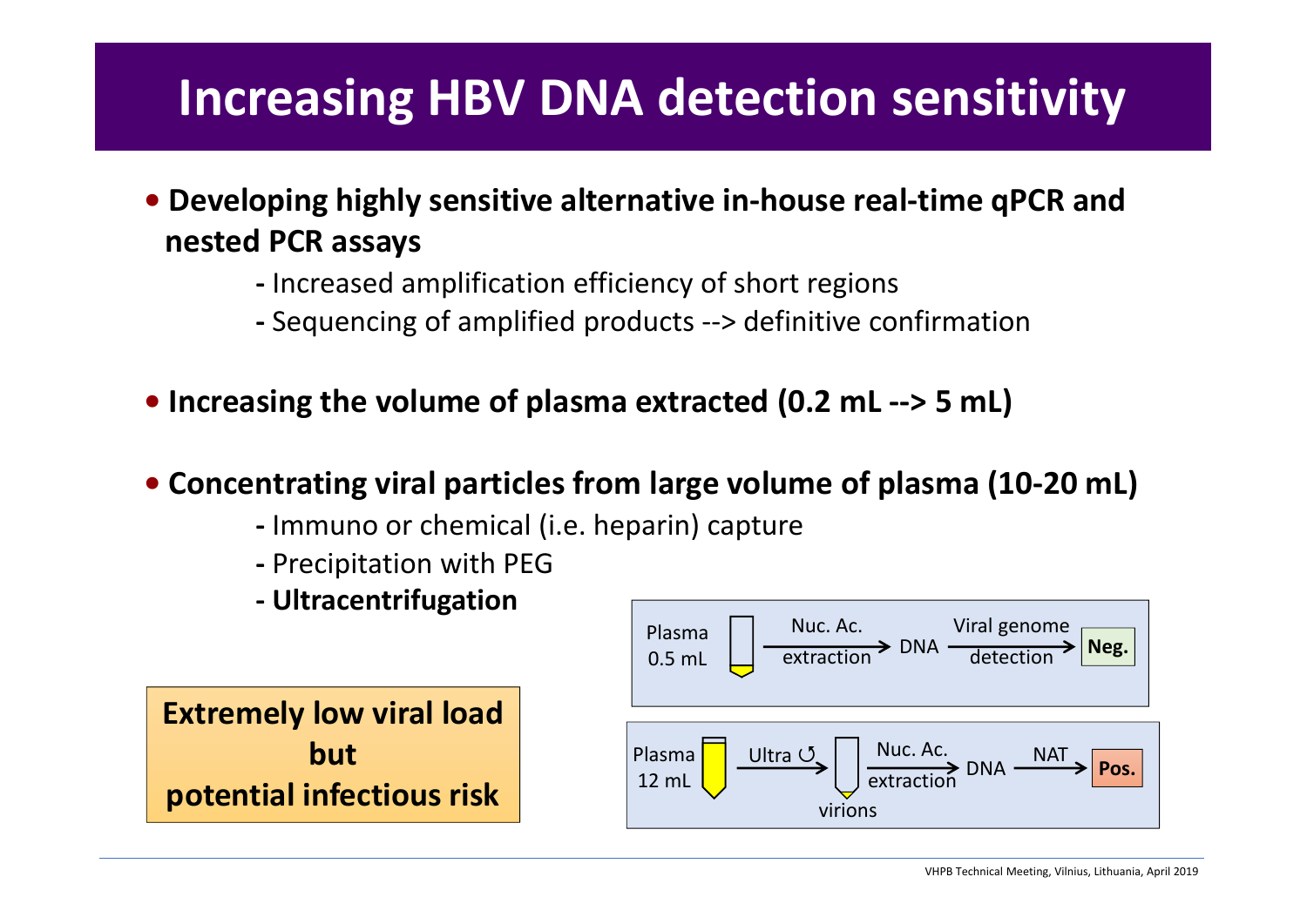## **HBsAg** assay sensitivity & OBI status

### **• Development of HBsAg assays with improved analytical sensitivity**

‐ Enzymatic immunoassays (EIA) ‐‐<sup>&</sup>gt; LoD: 0.013 – 1 IU/mL

- ‐ Chemiluminescent enzyme immunoassay (CLIA) ‐‐<sup>&</sup>gt; LoD <sup>=</sup> 5 mIU/mL
- ‐ Immune complex transfer CLIA (ICT‐CLIA) ‐‐<sup>&</sup>gt; LoD <sup>=</sup> 0.5 mIU/mL

|                         | <b>HBsAg Liaison-XL</b><br>(DiaSorin; LoQ: 0.05 IU/mL) | <b>Lumipulse G HBsAg-Quant</b><br>(Fujirebio; LoQ: 0.005 IU/mL) |  |
|-------------------------|--------------------------------------------------------|-----------------------------------------------------------------|--|
| <b>Reactive samples</b> | $0/32*$                                                | 7/36                                                            |  |
| %                       | $\overline{\phantom{0}}$                               | 19.4%                                                           |  |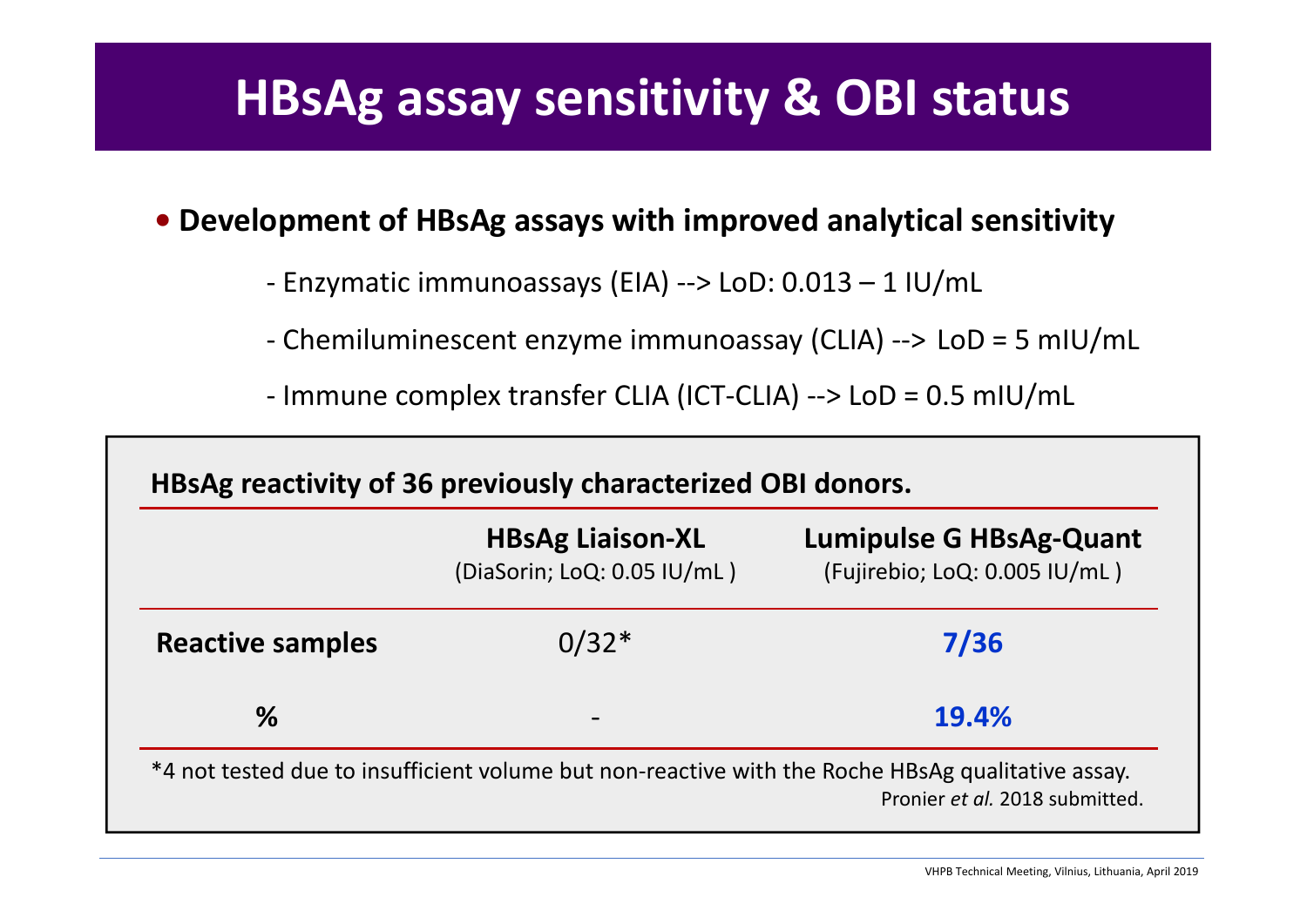# **Overtime fluctuation of HBV DNA load in OBI donors**

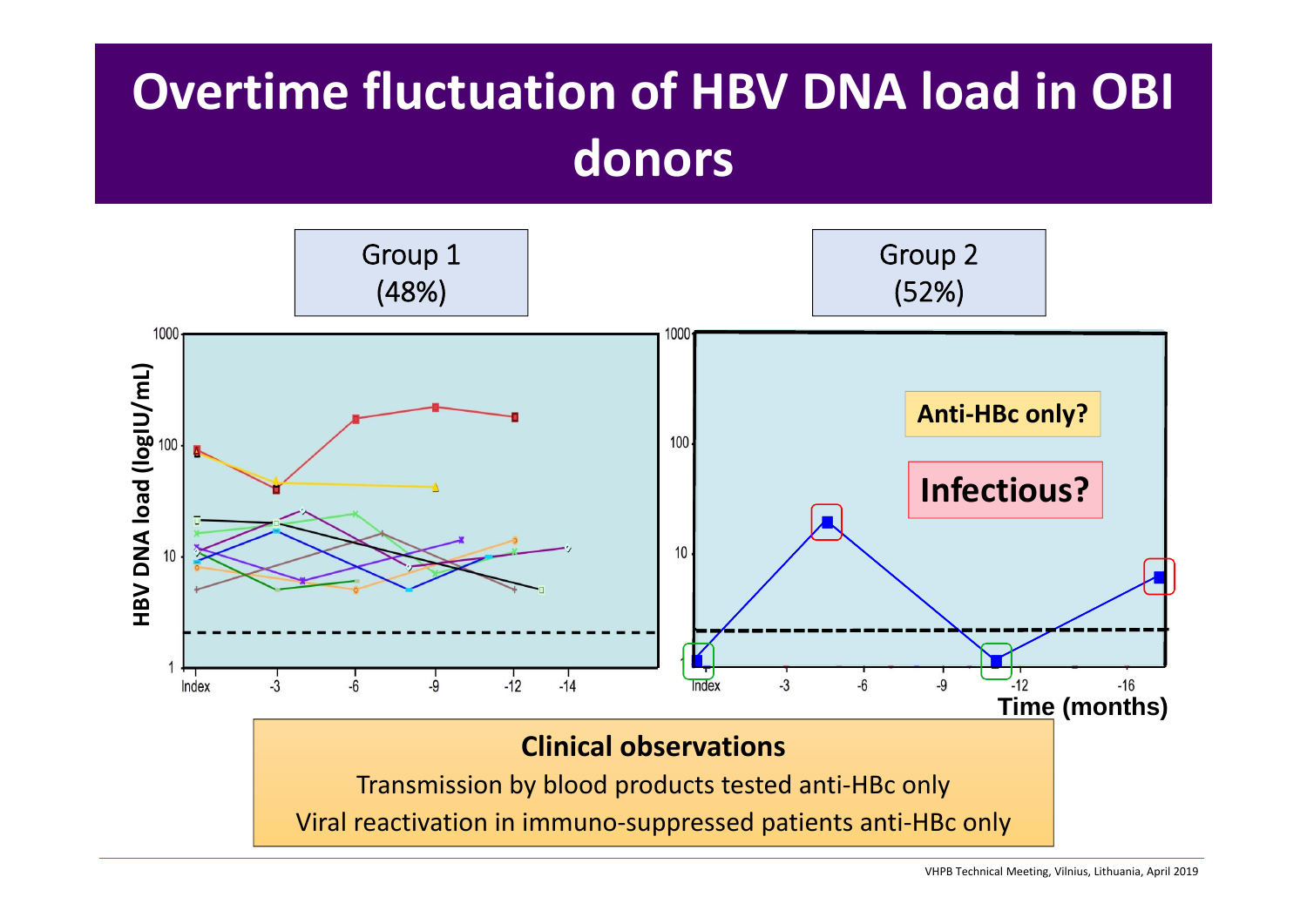### **6 cases documented**

| <b>HBV transmission from anti-HBc only OBI donor</b><br><b>6 cases documented</b><br>(Candotti et al. Gut 2018) |                                                                                                                 |           |             |                                                                                               |                      |  |
|-----------------------------------------------------------------------------------------------------------------|-----------------------------------------------------------------------------------------------------------------|-----------|-------------|-----------------------------------------------------------------------------------------------|----------------------|--|
|                                                                                                                 | <b>Recipient 2-1</b><br>Female 69y, dialysis & cirrhosis<br><b>FFP transfused</b><br>Hepatitis 8 months post-tx |           |             | <b>Recipient 2-2</b><br>Male 67y, trauma surgery<br>FFP transfused (x+3)<br>16 months post-tx |                      |  |
|                                                                                                                 |                                                                                                                 | Pre-tx    | Post-tx     | Pre-tx                                                                                        | Post-tx              |  |
|                                                                                                                 | <b>HBsAg</b>                                                                                                    |           | $\ddot{}$   |                                                                                               | $\ddot{\phantom{1}}$ |  |
|                                                                                                                 | <b>HBV DNA</b>                                                                                                  | <b>ND</b> | 6E+07 IU/mL | <b>ND</b>                                                                                     | $\Box$               |  |
|                                                                                                                 | Anti-HBc                                                                                                        |           | ٠           |                                                                                               | $\ddot{}$            |  |
|                                                                                                                 | Anti-HBs                                                                                                        |           |             |                                                                                               | $\Box$               |  |

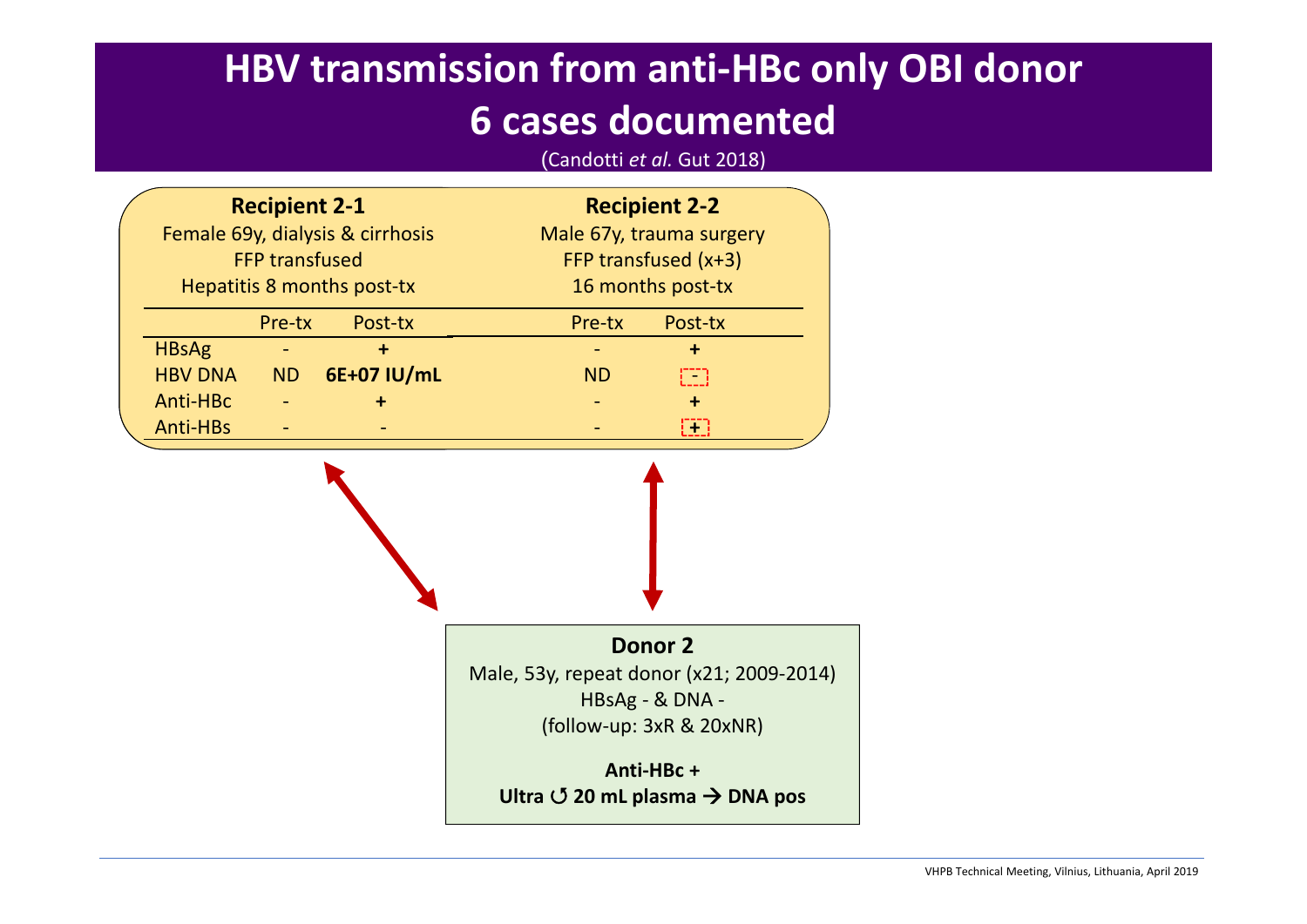### **HBV transmission from anti‐HBc only OBI donor**

### **6 cases documented**

(Candotti *et al.* Gut 2018)

| <b>Recipient 2-1</b><br>Female 69y, dialysis & cirrhosis<br><b>FFP transfused</b> |                          | <b>Recipient 2-2</b><br>Male 67y, trauma surgery<br>FFP transfused (x+3) |                          | <b>Recipient 2-3</b>                              |         |  |
|-----------------------------------------------------------------------------------|--------------------------|--------------------------------------------------------------------------|--------------------------|---------------------------------------------------|---------|--|
|                                                                                   |                          |                                                                          |                          | Male 79y, gastro surgery<br>FFP transfused (x-57) |         |  |
|                                                                                   |                          |                                                                          |                          |                                                   |         |  |
| Pre-tx                                                                            | Post-tx                  | Pre-tx                                                                   | Post-tx                  | Pre-tx                                            | Post-tx |  |
| <b>HBsAg</b><br>$\equiv$                                                          |                          |                                                                          | $\ddot{}$                |                                                   | $\div$  |  |
| <b>HBV DNA</b><br><b>ND</b>                                                       | 6E+07 IU/mL              | <b>ND</b>                                                                | $\overline{\phantom{a}}$ | <b>ND</b>                                         | ٠       |  |
| <b>Anti-HBc</b><br>$\overline{\phantom{0}}$                                       |                          |                                                                          | $\ddot{}$                | <b>ND</b>                                         | ÷       |  |
| <b>Anti-HBs</b><br>$\blacksquare$                                                 | $\overline{\phantom{a}}$ | $\overline{\phantom{a}}$                                                 | $\ddot{}$                | <b>ND</b>                                         |         |  |

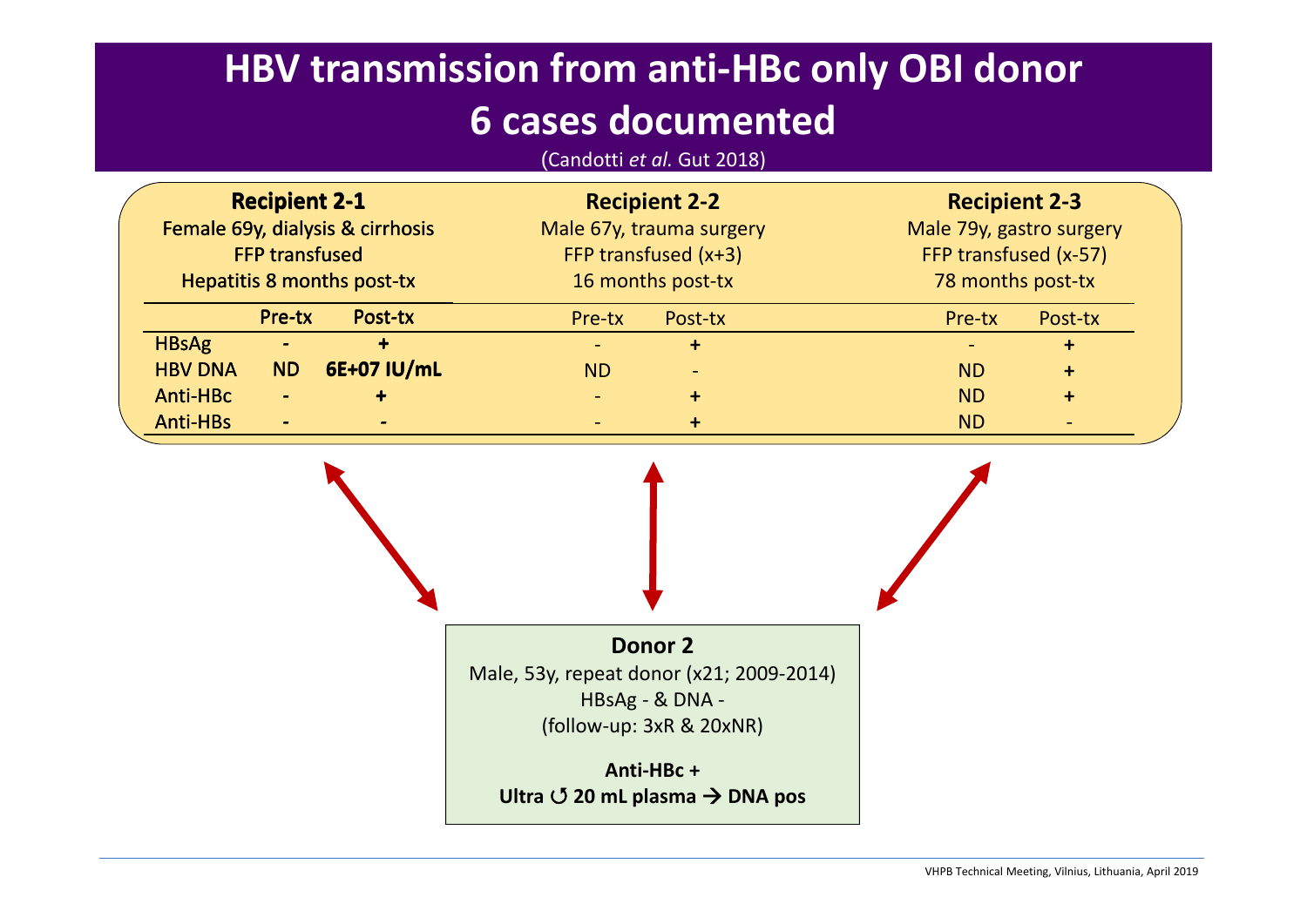### **HBV transmission from anti‐HBc only OBI donor**

### **6 cases documented**

(Candotti *et al.* Gut 2018)

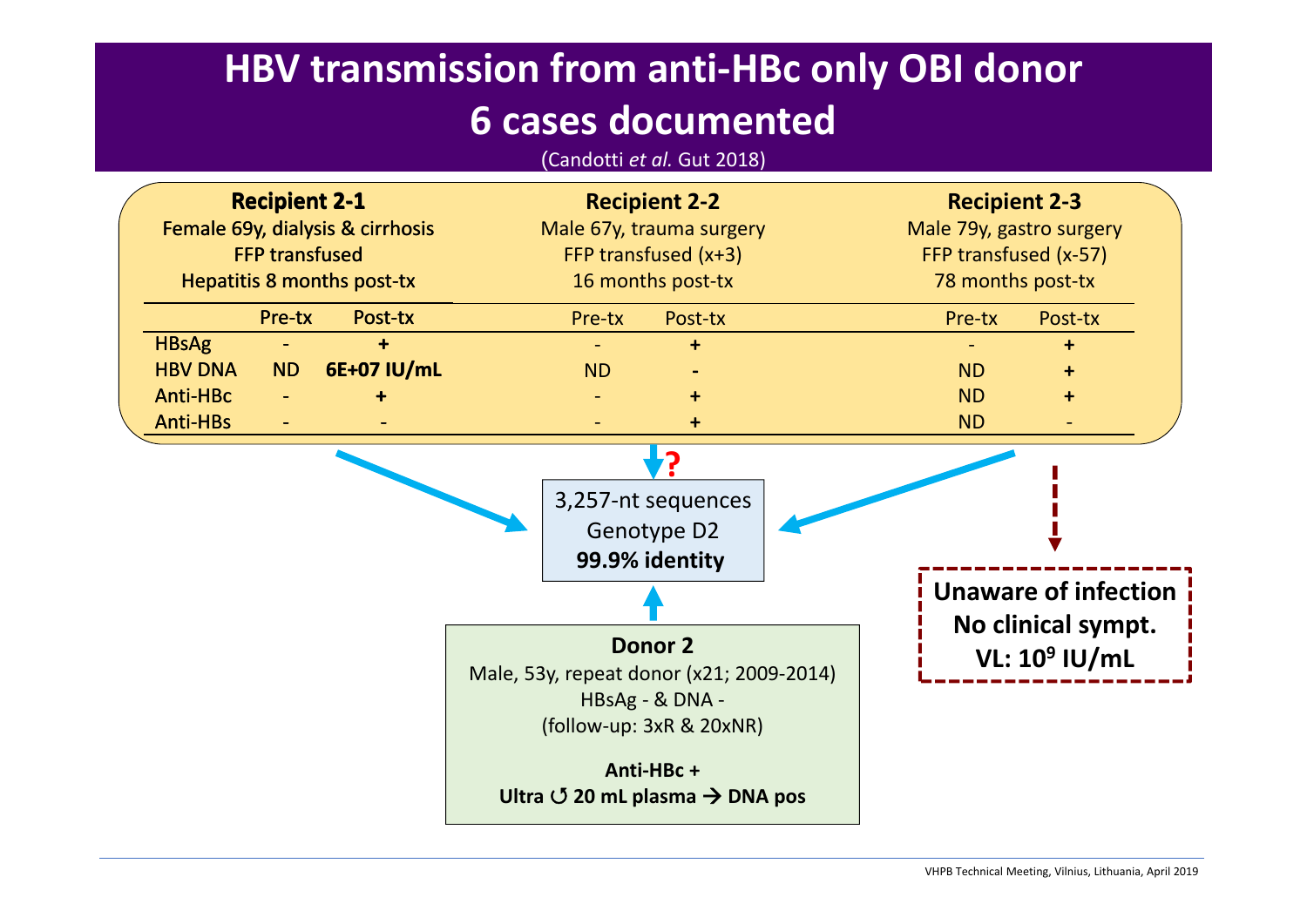# **HBV infection in 31 recipients transfused with HBsAg neg/HBV DNA neg blood products**

| <b>Recipients</b>   | <b>Blood products</b> |               |      |                 |  |
|---------------------|-----------------------|---------------|------|-----------------|--|
|                     | <b>FFP</b>            | <b>RBC</b>    | PLT* | <b>Total</b>    |  |
| <b>Anti-HBs pos</b> |                       | 0/4           | 0/3  | 0/7             |  |
| <b>Anti-HBs neg</b> | 7/11<br>(64%)         | 2/10<br>(20%) | 0/3  | 9/24<br>(37.5%) |  |

\* Pathogen reduction treatment of platelet concentrates.

**TTI residual risk associated with HBsAg neg/HBV DNA neg/anti‐HBc pos donations: 3% (RBC) ‐ 14% (FFP)**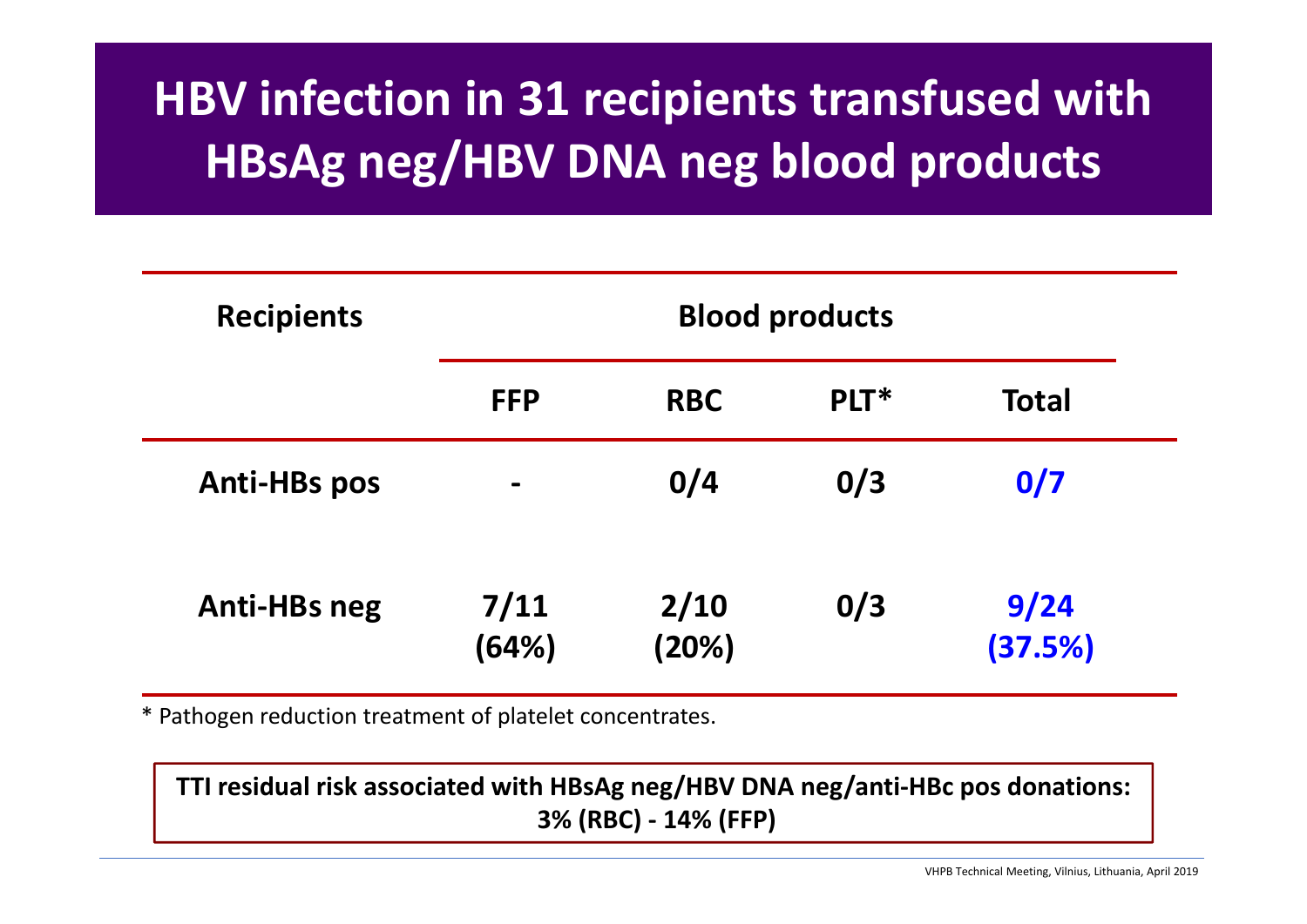## **Anti‐HBs+ OBI transfusion transmission**

(Levicnik Stezinar *et al.* J Hepatol 2008)

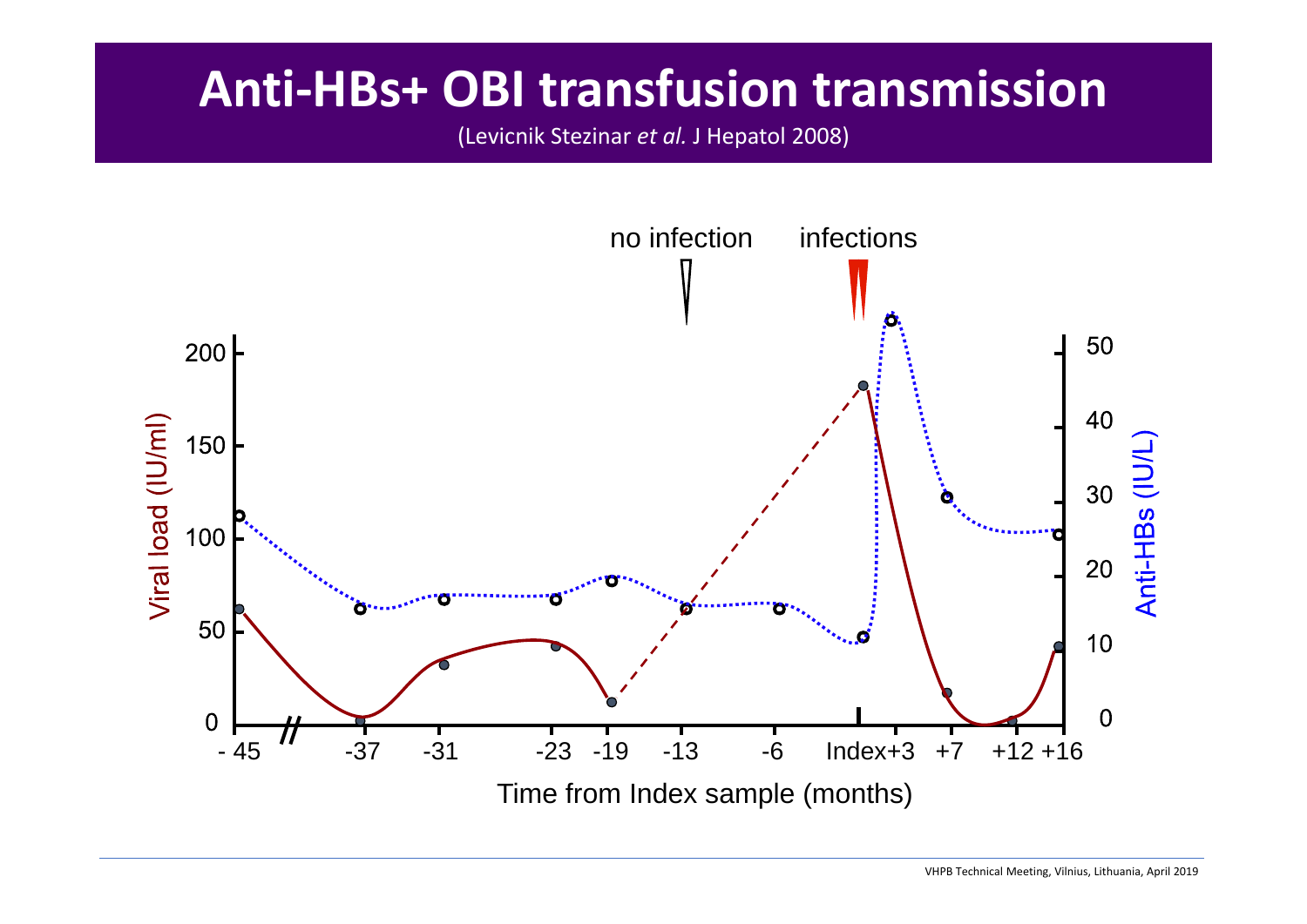### **Can anti‐HBc testing prevent OBI transmission?**

- **• Anti‐HBc testing improves blood safety but limited by HBV prevalence ‐‐<sup>&</sup>gt; blood shortage**
- **NAnti‐HBc +/anti‐HBs <sup>+</sup> Anti‐HBc +/anti‐HBs ‐ Anti‐HBc ‐/anti‐HBs <sup>+</sup> Anti‐HBc ‐/anti‐HBs ‐ Dalian(China)** 294108(36.7%) 160(54.5%) **25(8.5%)** 1(0.3%) **South East Asia\***11143(39%) 53(48%) 15(13%) 0**Worldwide\*\***604296(49%) 272(45%) 24(4%) 12(2%) **Anti‐HBVmarkers OBI donor origins**
- **• Anti‐HBc negative OBI donors**

\*Hong Kong (n=75), Malaysia (n=3), Singapore (n=11), and Thailand (n=22) (Candotti *et al.* Gut 2012 ).

\*\* Donors from South Africa (n=3,416), the Mediterranean region (n=1,608), Central & Northern Europe (n=503), South East Asia (n=3,754), and Oceania (n=174) (Lelie *et al.* Transfusion 2017).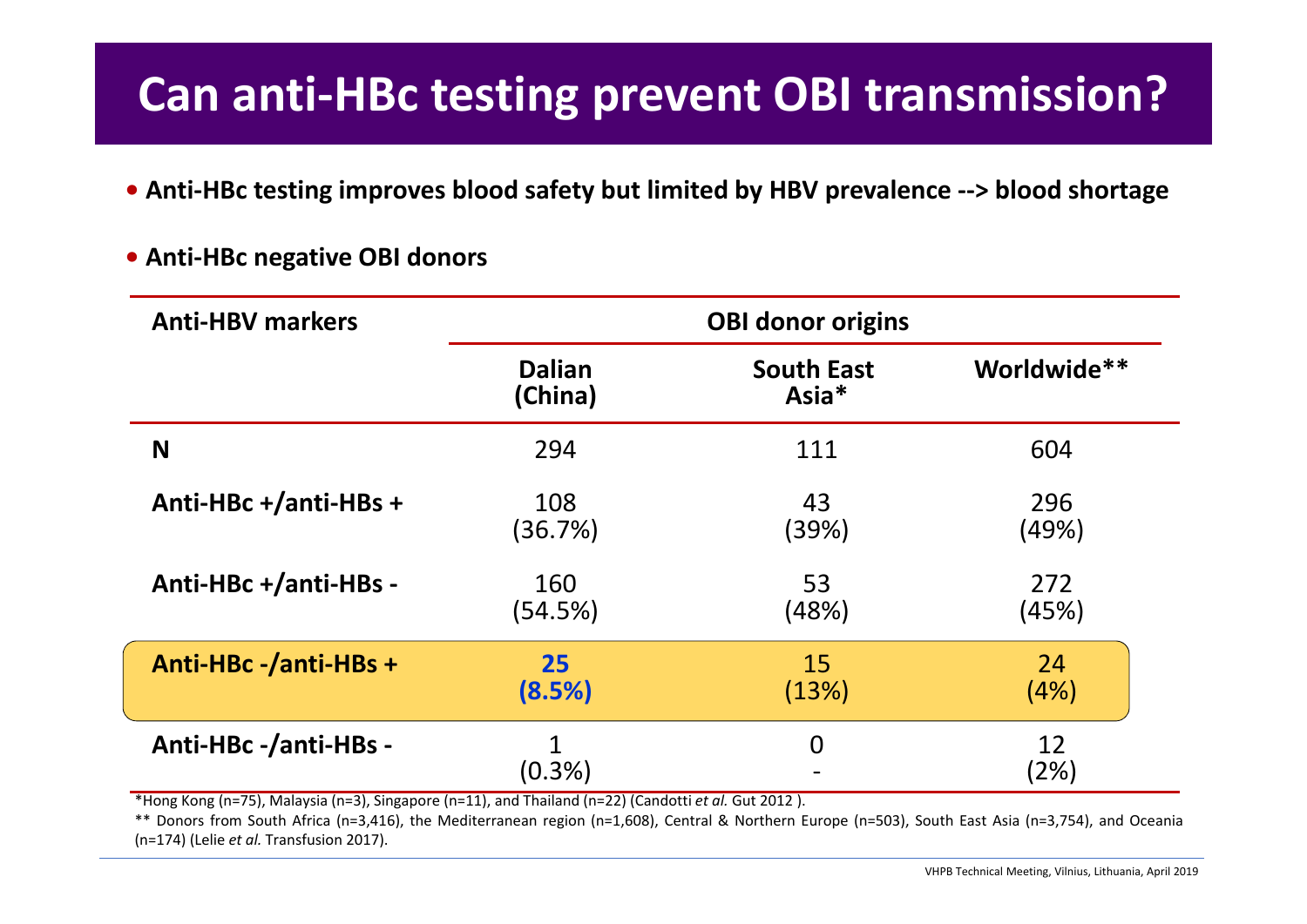# **Conclusions (1)**

**• Desirable risk zero goal yet to be achieved despite accumulation of biosafety measures (utopic?)**

**• OBI remains the main risk of TTID but identification depends on:**

- ‐ Archived sample availability ‐‐<sup>&</sup>gt; limited volume
- ‐ Extended serologic and molecular testing of donor & recipient
- ‐ Analytical performance of serlogic and molecular assays used
- ‐ Genetic characterization of viral strains infecting donor & recipient
- **• Anti‐HBc‐only donations can be infectious in immunocompetent recipients**
	- ‐ FFP (28.6% ‐ 50%) <sup>&</sup>gt; RBC (0% ‐ 4.5%)
	- **‐ 81% recipients not infected**
	- ‐ Transmission rate: 9.5% (molecular confirmation) 19% (indirect evidences)

### **• Estimated HBV infectious dose: 16‐160 virions (<600 IU) per transfusion**

- ‐ Related to residual plasma volume in blood products
- ‐ Protective role of anti‐HBs in donor and/or recipient **(non‐optimal?)**
- ‐ Immune status of recipient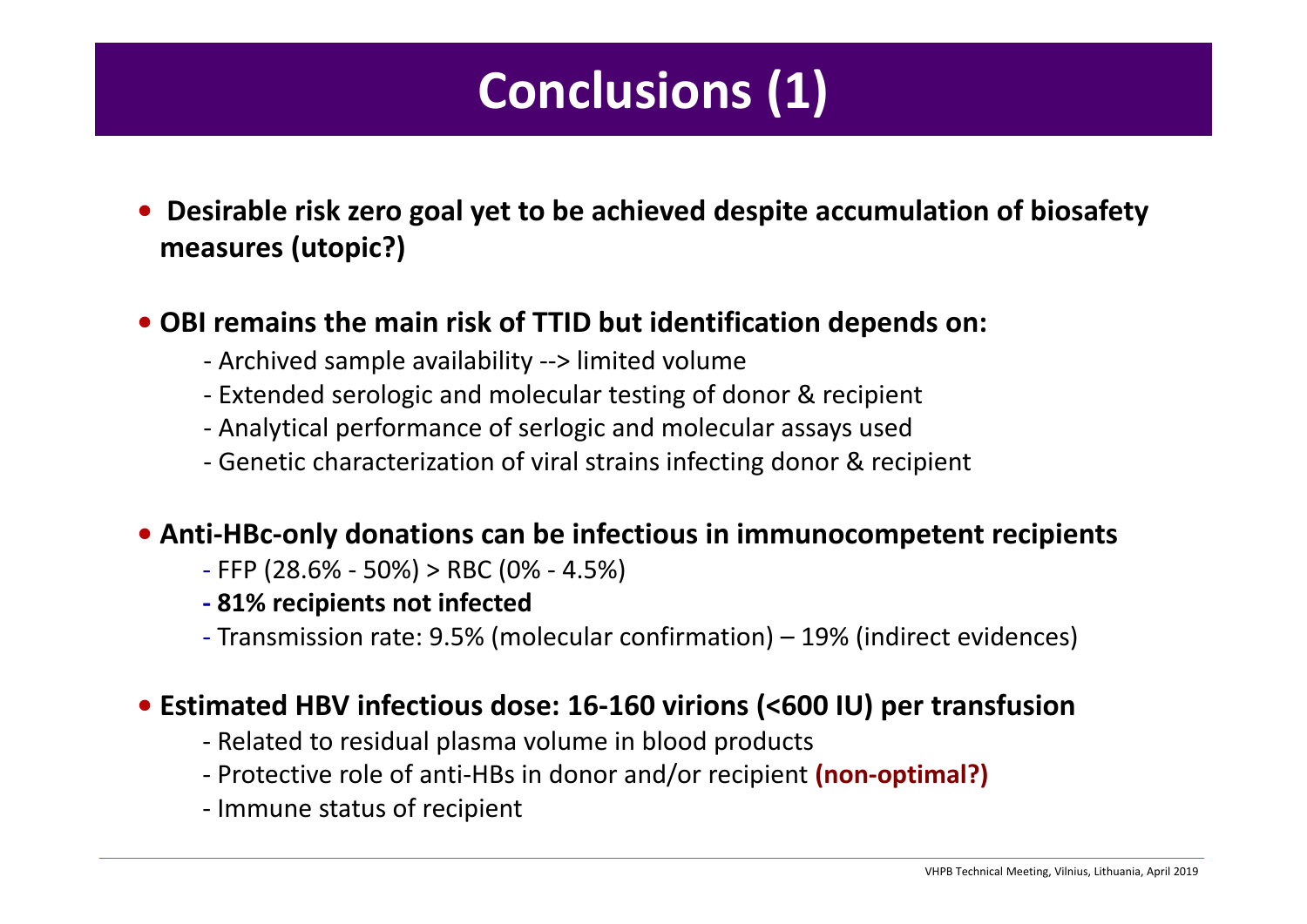# **Conclusions (2)**

- **• Anti‐HBc testing improves blood safety but limited by HBV prevalence**
- **• Infected donations tested false‐negative with serology and/or NAT still persist**
- **• Frequency of exposure to HBV-infected blood products and transfusiontransmission underestimated?**
- **• Debates on apparent redundancy of markers and blood testing cost reduction**
	- ‐ HBsAg testing removal when NAT and HBcAb testing in place
	- ‐ Large scale studies needed to evaluate impact on blood safety
- **• HBV screening strategy should be decided according to local epidemiology, infectious risk estimate, and resources**

### **• Perspectives:**

- ‐ Universal HBV vaccination (?) ‐‐<sup>&</sup>gt; OBI reported in vaccinated blood donors
- ‐ Pathogen reduction technology ‐‐<sup>&</sup>gt; in dvlpt, cost, clinical impact?